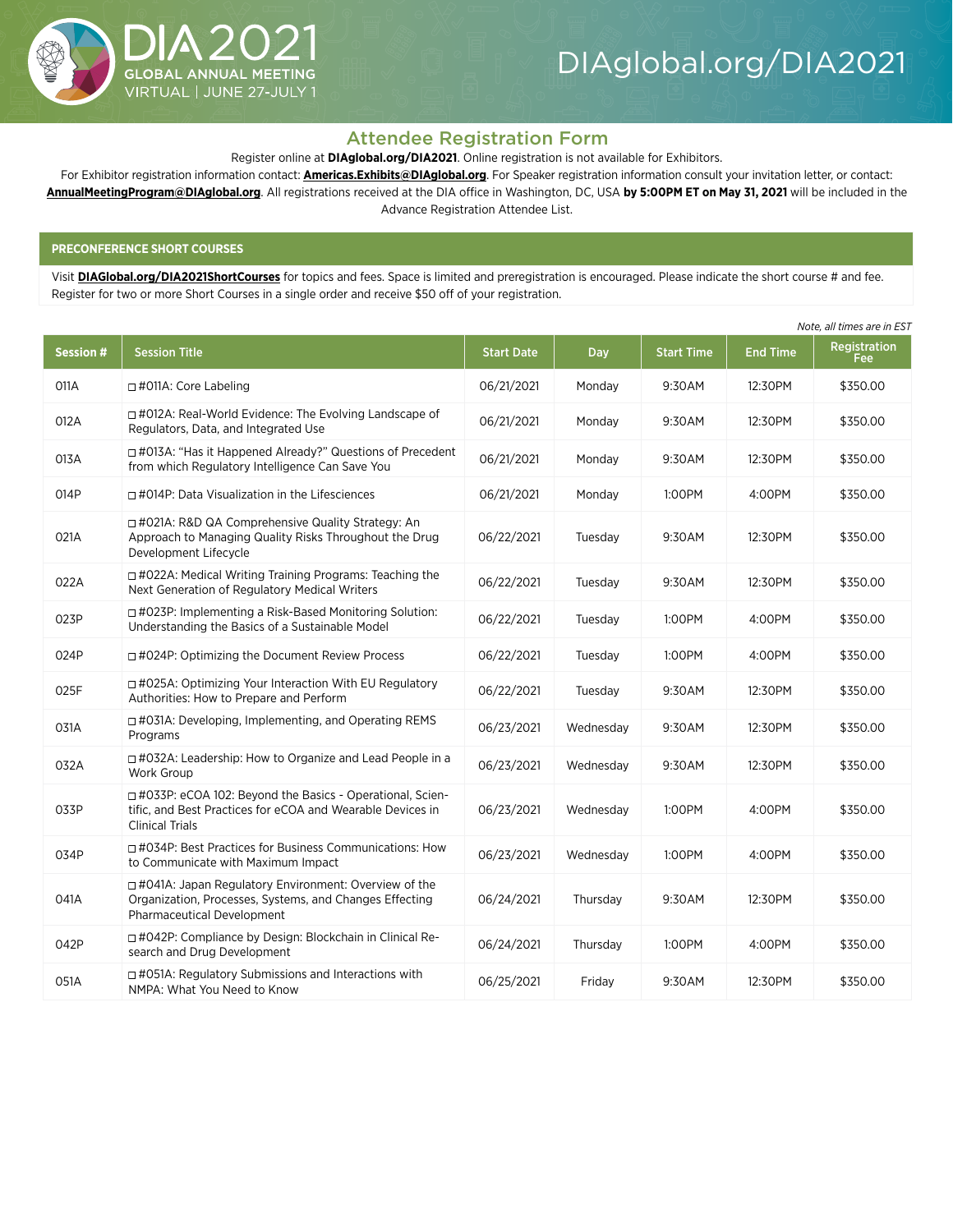

# **TOTAL PAYMENT DUE** Include all applicable fees

**PAYMENT OPTIONS:** Register online at DIAglobal.org/DIA2021 or by:

□ CREDIT CARD: Complete this form and fax to +1.215.442.6199 or email to CustomerService@DIAglobal.org. Non-U.S. credit card payment is subject to the currency conversion rate at the time of the charge.

|                |  | □ VISA □ MC □ AMEX Exp Date |  |  |  |  |
|----------------|--|-----------------------------|--|--|--|--|
|                |  |                             |  |  |  |  |
| Card #         |  |                             |  |  |  |  |
|                |  |                             |  |  |  |  |
| Name (printed) |  |                             |  |  |  |  |
|                |  |                             |  |  |  |  |

Signature

□ CHECK: Drawn on a US bank payable to and mailed along with this form to: Drug Information Association Inc., 21 Dupont Circle NW, Suite 300, Washington, DC 20036, USA. Please include a copy of this registration form to facilitate identification of attendee.

□ BANK TRANSFER: Upon completion of your registration, DIA will send an email to the address on the form with instructions on how to complete the Bank Transfer. Payment should be made in US dollars. Your name, company, and order number, Event #21001 must be included on the transfer document to ensure payment to your account.

By signing below I confirm I agree with DIA's Terms and Conditions of booking. These are available on page three of the registration form, or online under the main event.

| Signature and the state of the state of the state of the state of the state of the state of the state of the state of the state of the state of the state of the state of the state of the state of the state of the state of |                       |      |                                  |  |
|-------------------------------------------------------------------------------------------------------------------------------------------------------------------------------------------------------------------------------|-----------------------|------|----------------------------------|--|
| Last Name                                                                                                                                                                                                                     | <b>First Name</b>     | M.I. | $\Box$ Dr. $\Box$ Mr. $\Box$ Ms. |  |
| Position                                                                                                                                                                                                                      | Degree                |      |                                  |  |
| Company                                                                                                                                                                                                                       |                       |      |                                  |  |
| Mailing Address (as required for postal delivery to your location)                                                                                                                                                            |                       |      |                                  |  |
| Mail Stop                                                                                                                                                                                                                     |                       |      |                                  |  |
| City                                                                                                                                                                                                                          | <b>State</b>          |      |                                  |  |
| Zip/Postal Code                                                                                                                                                                                                               | Country               |      |                                  |  |
| Telephone Number                                                                                                                                                                                                              | <b>Twitter Handle</b> |      |                                  |  |

#### Email (required for confirmation)

CANCELLATION POLICY: All cancellations must be received in writing at DIA's office by 5:00PM ET, May 31, 2021. If you do not cancel by May 31, 2021 and do not attend, you are responsible for the full applicable fee. You may transfer your registration to a colleague at any time but membership is not transferable. Please notify CustomerService@DIAglobal.org of any such substitutions as soon as possible. Substitute registrants will be responsible for the nonmemberand/or optout fee, if applicable. DIA reserves the right to alter the venue, if necessary. If an event is cancelled, DIA is not responsible for any airfare, hotel, or other costs incurred by registrants. Speakers and program agenda are subject to change.

REFUND POLICY: Cancellations received in writing by CustomerService@DIAglobal.org

ON or BEFORE MAY 31, 2021 will be processed as follows:

Full Meeting and One Day Registration Cancellation

• Registration fee paid minus \$200 = Refund Amount

#### Short Course Registration Cancellation

• Registration fee paid minus \$200 = Refund Amount Cancelling any portion of your program registration will void any multiple purchase discounts that may have been applied.

Exhibit Hall Access: *Your meeting registration includes access to the Exhibit Hall* 

Participants with Disabilities: *Services will be made available to sensory-impaired persons attending the event if requested at least 15 days prior to event. Email AnnualMeetingProgram@DIAglobal.org to indicate your needs..*

Photography Policy: *By attending the DIA 2021 Global Annual Meeting you give permission for images of you, captured during the conference through video, photo, and/ or digital camera, to be used by DIA in promotional materials, publications, and website and waive any and all rights including, but not limited to compensation or ownership.*